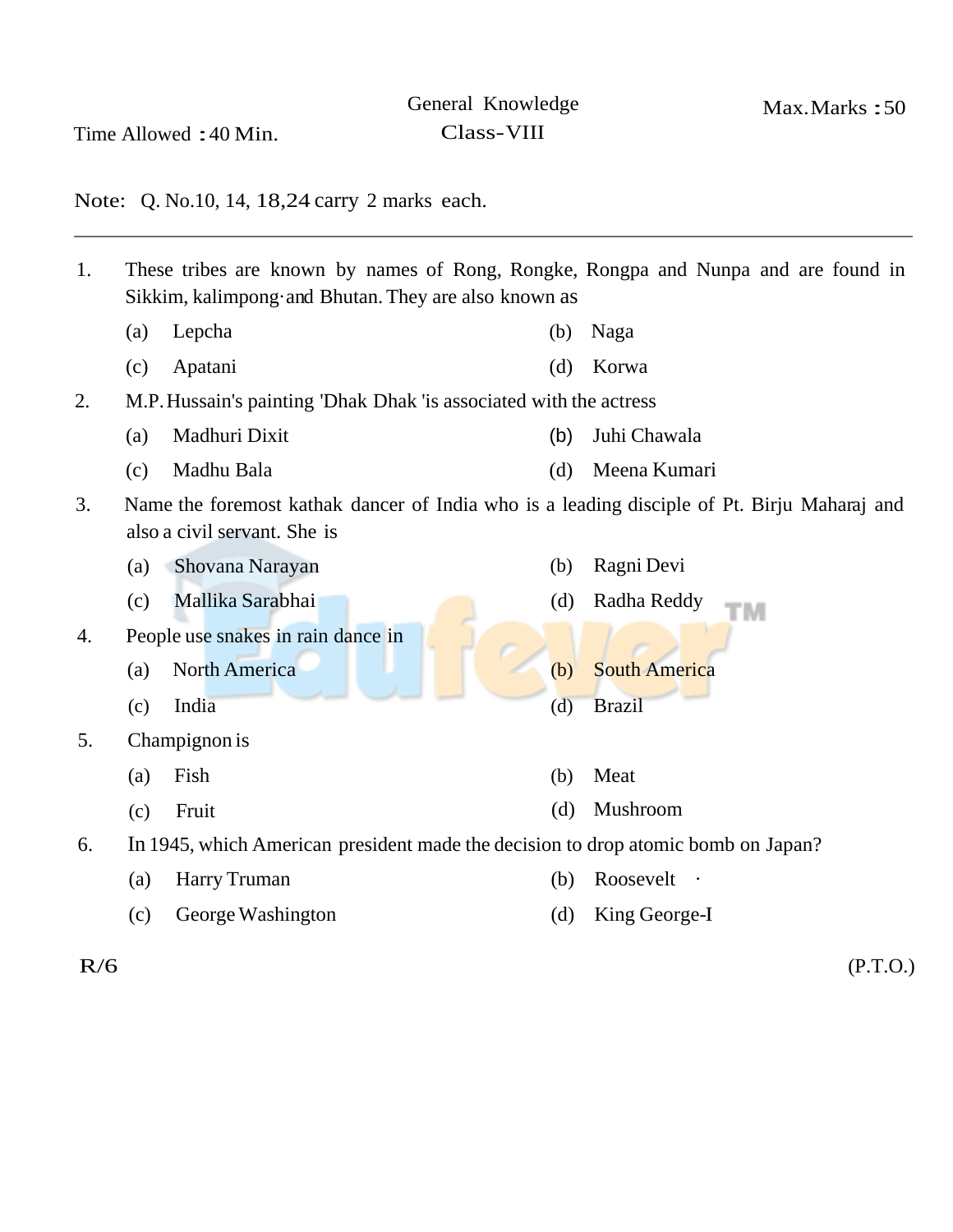| 7.  | Who was the first cricketer to score six sixes in one over?                                                                          |                                                                                  |     |                  |  |  |  |
|-----|--------------------------------------------------------------------------------------------------------------------------------------|----------------------------------------------------------------------------------|-----|------------------|--|--|--|
|     | (a)                                                                                                                                  | Gary Sober                                                                       | (b) | Sachin Tendulkar |  |  |  |
|     | (c)                                                                                                                                  | WasimAkram                                                                       | (d) | Sunil Gavaskar   |  |  |  |
| 8.  | First host country to win the world cup was                                                                                          |                                                                                  |     |                  |  |  |  |
|     | (a)                                                                                                                                  | Sri Lanka                                                                        | (b) | India            |  |  |  |
|     | (c)                                                                                                                                  | Zimbabwe                                                                         | (d) | Australia        |  |  |  |
| 9.  |                                                                                                                                      | Which grain is the staple food of more than one third of the world's population? |     |                  |  |  |  |
|     | (a)                                                                                                                                  | Rice                                                                             | (b) | Wheat            |  |  |  |
|     | (c)                                                                                                                                  | Bajra                                                                            | (d) | Maize            |  |  |  |
| 10. | The last words of some famous people are given here. Match them with the person who said<br>these words                              |                                                                                  |     |                  |  |  |  |
|     | (i)                                                                                                                                  | Hey Ram                                                                          | (a) | Darwin           |  |  |  |
|     | (ii)                                                                                                                                 | I shall hear in heaven                                                           |     | (b) Gandhi Ji    |  |  |  |
|     | (iii)                                                                                                                                | It is very beautiful over there                                                  |     | (c) Edison       |  |  |  |
|     | (iv)                                                                                                                                 | I am not the least afraid to die                                                 |     | (d) Beethoven    |  |  |  |
| 11. | Name the Indian actress whose work was celebrated in France Film Festival in 1984.                                                   |                                                                                  |     |                  |  |  |  |
|     | (a)                                                                                                                                  | Smita Patil                                                                      | (b) | Shabana Azmi     |  |  |  |
|     | (c)                                                                                                                                  | Nargis                                                                           | (d) | Madhu Bala       |  |  |  |
| 12. | This singer has sung over 40000 songs till date in 20 languages and has been honoured with the<br>Bharat Ratna. Identify the singer. |                                                                                  |     |                  |  |  |  |
|     | (a)                                                                                                                                  | Lata Mangeshkar                                                                  | (b) | Sunidhi Chauhan  |  |  |  |
|     | (c)                                                                                                                                  | Shreya ghoshal                                                                   | (d) | Neeti Mohan      |  |  |  |
| 13. |                                                                                                                                      | Find the odd one out                                                             |     |                  |  |  |  |
|     | (a)                                                                                                                                  | <b>Tiger</b>                                                                     | (b) | Lion             |  |  |  |
|     | (c)                                                                                                                                  | Hyena                                                                            | (d) | Rhinoceros       |  |  |  |
| 14. |                                                                                                                                      | Find the relation                                                                |     |                  |  |  |  |
|     | (i)                                                                                                                                  | Hunter: Gun:: Writer: ?                                                          |     |                  |  |  |  |
|     |                                                                                                                                      | (a) Book                                                                         | (b) | Page             |  |  |  |
|     |                                                                                                                                      | $(c)$ Pen                                                                        |     | $(d)$ Poem       |  |  |  |
|     | (ii)                                                                                                                                 | Boot:Foot::Glove:?                                                               |     |                  |  |  |  |
|     |                                                                                                                                      | (a) Hand                                                                         | (b) | Cloth            |  |  |  |
|     |                                                                                                                                      | (c) Protect                                                                      | (d) | Wool             |  |  |  |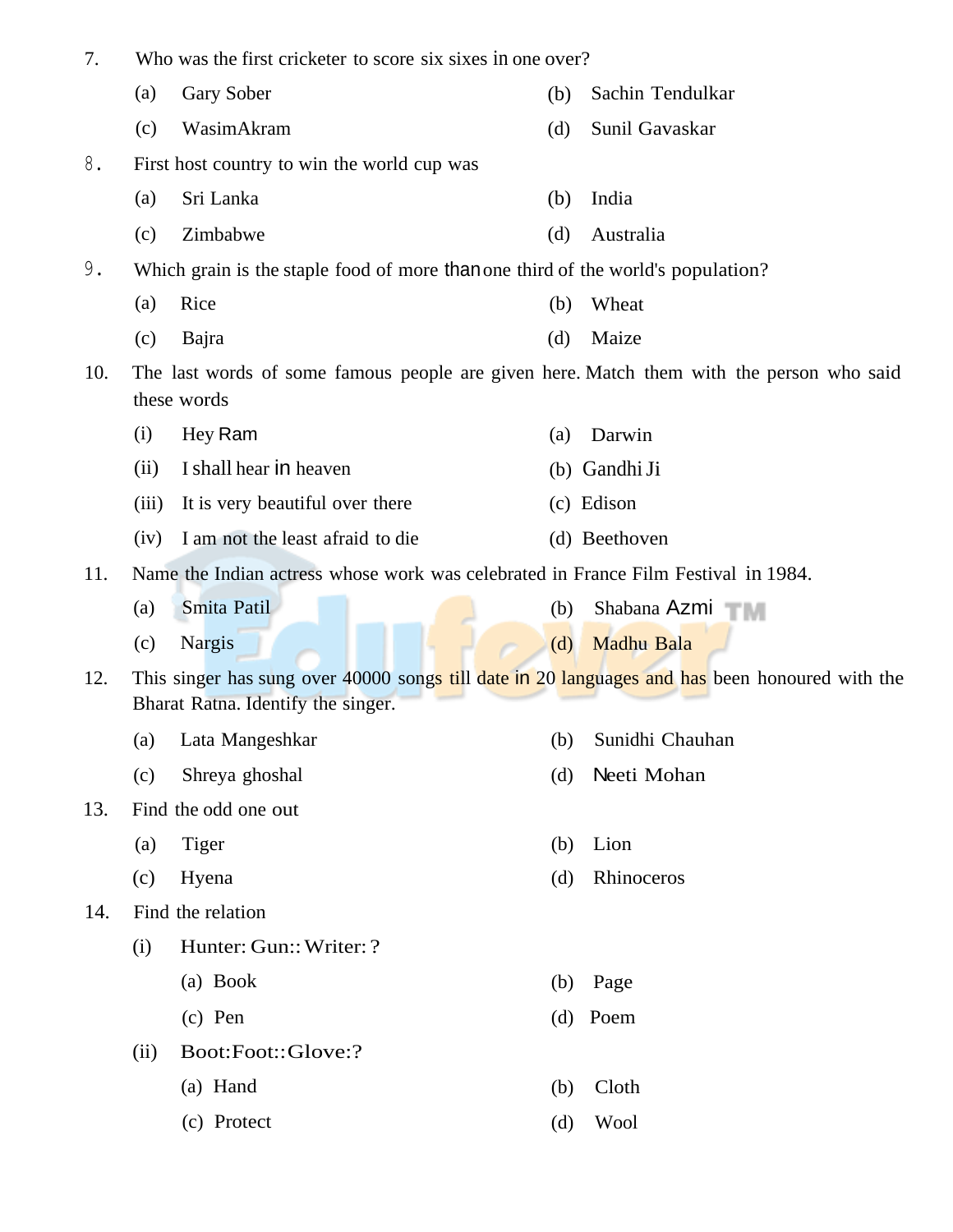| 15.         | A and B are born to same parents. C is father of A but B is not C's son. What is B to C? |                                               |     |                            |  |  |
|-------------|------------------------------------------------------------------------------------------|-----------------------------------------------|-----|----------------------------|--|--|
|             | (a)                                                                                      | Niece                                         |     | $(b)$ Nephew               |  |  |
|             | (c)                                                                                      | Daughter                                      | (d) | Grandson                   |  |  |
| 16.         |                                                                                          | $A, B, C, D, E, F$ are sitting in a row.      |     |                            |  |  |
|             | (i)                                                                                      | D and C are immediate neighbors of E          |     |                            |  |  |
|             | (ii)                                                                                     | B is neighbor of A only                       |     |                            |  |  |
|             | (iii)                                                                                    | A is fourth from F                            |     |                            |  |  |
|             |                                                                                          | Who are on two end points?                    |     |                            |  |  |
|             | (a)                                                                                      | F,B                                           |     | $(b)$ $D,E$                |  |  |
|             | (c)                                                                                      | E, B                                          | (d) | C, D                       |  |  |
| 17.         | The Mughal paintings reached their zenith during the period of                           |                                               |     |                            |  |  |
|             | (a)                                                                                      | Jahangir                                      | (d) | Shahjahan                  |  |  |
|             | (c)                                                                                      | Aurangzeb                                     | (d) | Bahadurshah Zafar          |  |  |
| 18.         | Match the folk crafts to their states                                                    |                                               |     |                            |  |  |
|             | (i)                                                                                      | Chikan Work                                   | (a) | <b>Bihar</b>               |  |  |
|             | (ii)                                                                                     | Phulkari                                      | (b) | <b>Uttar Pradesh</b><br>'M |  |  |
|             | (iii)                                                                                    | Madhubani Paintings                           | (c) | Rajasthan                  |  |  |
|             | (iv)                                                                                     | Pichwai                                       | (d) | Punjab                     |  |  |
| 19.         |                                                                                          | Salad vegetable 'Loufan Sponge' is related to |     |                            |  |  |
|             | (a)                                                                                      | Pepper                                        |     | (b) Lettuce                |  |  |
|             | (c)                                                                                      | Cucumber                                      | (d) | Tomato                     |  |  |
| <b>'20.</b> |                                                                                          | As Roti is to India, Tortilla is to           |     |                            |  |  |
|             | (a)                                                                                      | Mexico                                        | (b) | Spain                      |  |  |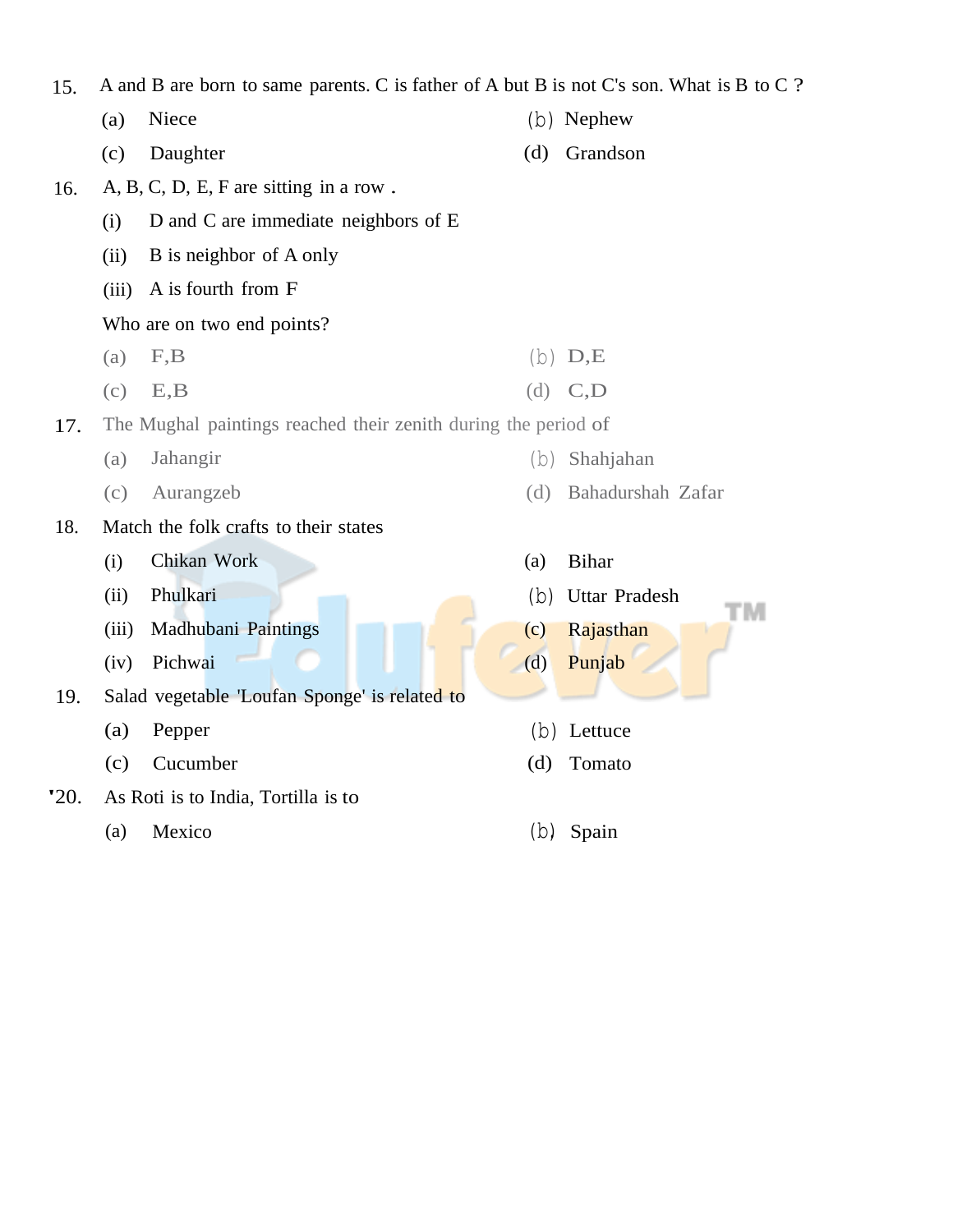|     | (c)                                                                             | France                                                                                        | (d)  | China                     |  |
|-----|---------------------------------------------------------------------------------|-----------------------------------------------------------------------------------------------|------|---------------------------|--|
| 21. |                                                                                 | Which spice do Europeans refer to as 'Black Gold'?                                            |      |                           |  |
|     | (a)                                                                             | Salt                                                                                          | (b)  | Turmaric                  |  |
|     | (c)                                                                             | Red Chilli                                                                                    | (d)  | Pepper                    |  |
| 22. |                                                                                 | Who said 'Try not to become a man of success but rather to become a man of value'?            |      |                           |  |
|     | (a)                                                                             | Albert Einstein                                                                               | (b)  | Winston Churchill         |  |
|     | (c)                                                                             | Marie Curie                                                                                   | (d)  | Julius Caesar             |  |
| 23. | Who said 'One never notices what has been done, one can only see what remains'? |                                                                                               |      |                           |  |
|     | (a)                                                                             | Marie Curie                                                                                   | (b)  | Julius Caesar             |  |
|     | (c)                                                                             | John F Kennedy                                                                                | (d)  | Neil Armstrong            |  |
| 24. |                                                                                 | Match the following books to their authors                                                    |      |                           |  |
|     | (i)                                                                             | The Guide                                                                                     | (a)  | Bankim Chandra Chatterjee |  |
|     | (ii)                                                                            | <b>Moby Dick</b>                                                                              | (b)  | Pearl S Buck              |  |
|     | (iii)                                                                           | The Good Earth                                                                                | (c)  | R.K. Narayan              |  |
|     | (iv)                                                                            | Anand Math                                                                                    | (d)  | Herman Melville           |  |
| 25. |                                                                                 | Arrange the following words in a sequence in which they occur in a dictionary                 |      |                           |  |
|     | (i)                                                                             | False                                                                                         | (ii) | Fallow<br>TΜ              |  |
|     | (iii)                                                                           | Faithful                                                                                      |      | (iv) Fallible             |  |
|     | $\binom{y}{a}$                                                                  | Faleon<br>, 11, 1<br>V,                                                                       |      |                           |  |
| 26. |                                                                                 | These tribes are forest dwellers found in Baster and Koraput. They are the sub group of Gonds |      |                           |  |
|     |                                                                                 | tribe. They are                                                                               |      |                           |  |
|     | (a)                                                                             | Dhurwa                                                                                        | (b)  | <b>Birhor</b>             |  |
|     | (c)                                                                             | Mappilla                                                                                      | (d)  | <b>Bhil</b>               |  |
| 27. |                                                                                 | Choose the most appropriate option                                                            |      |                           |  |
|     | (i)                                                                             | The duke and king are called rogues because                                                   |      |                           |  |
|     |                                                                                 | (a) they didn't have money.                                                                   |      |                           |  |
|     |                                                                                 | (b) they were into preaching.                                                                 |      |                           |  |

- (c) they were frauds who cheated people.
- (d) they put up shows in towns.
- 28. Peter Wilks had two brothers who were alive. They were
	- (a) Alexander and Harvey (b) William and Harvey
	- (c) Willam and Alexander (d) Harvey and George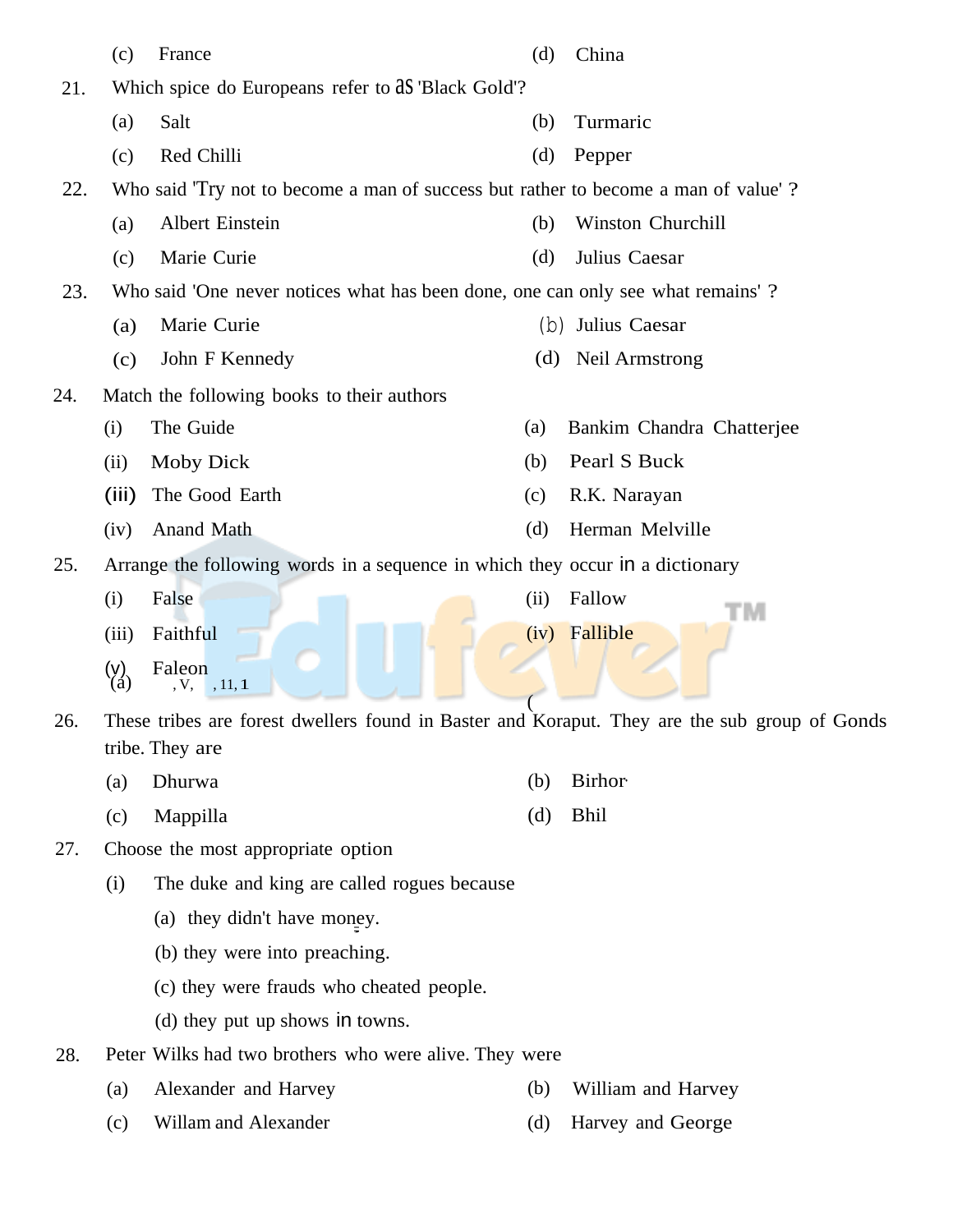- 29. Where did Huck hide the bag of gold?
	- (a) Under the mattress (b) Inthe boat
	-
- 30. How muchwas 'Jim' sold for by 'king'?
	- (a) Fifty dollars
	- (c) Thirty dollars
- 
- (c) In a box (d) In the coffin
	- (b) Forty dollars
	- (d) Eighty dollars

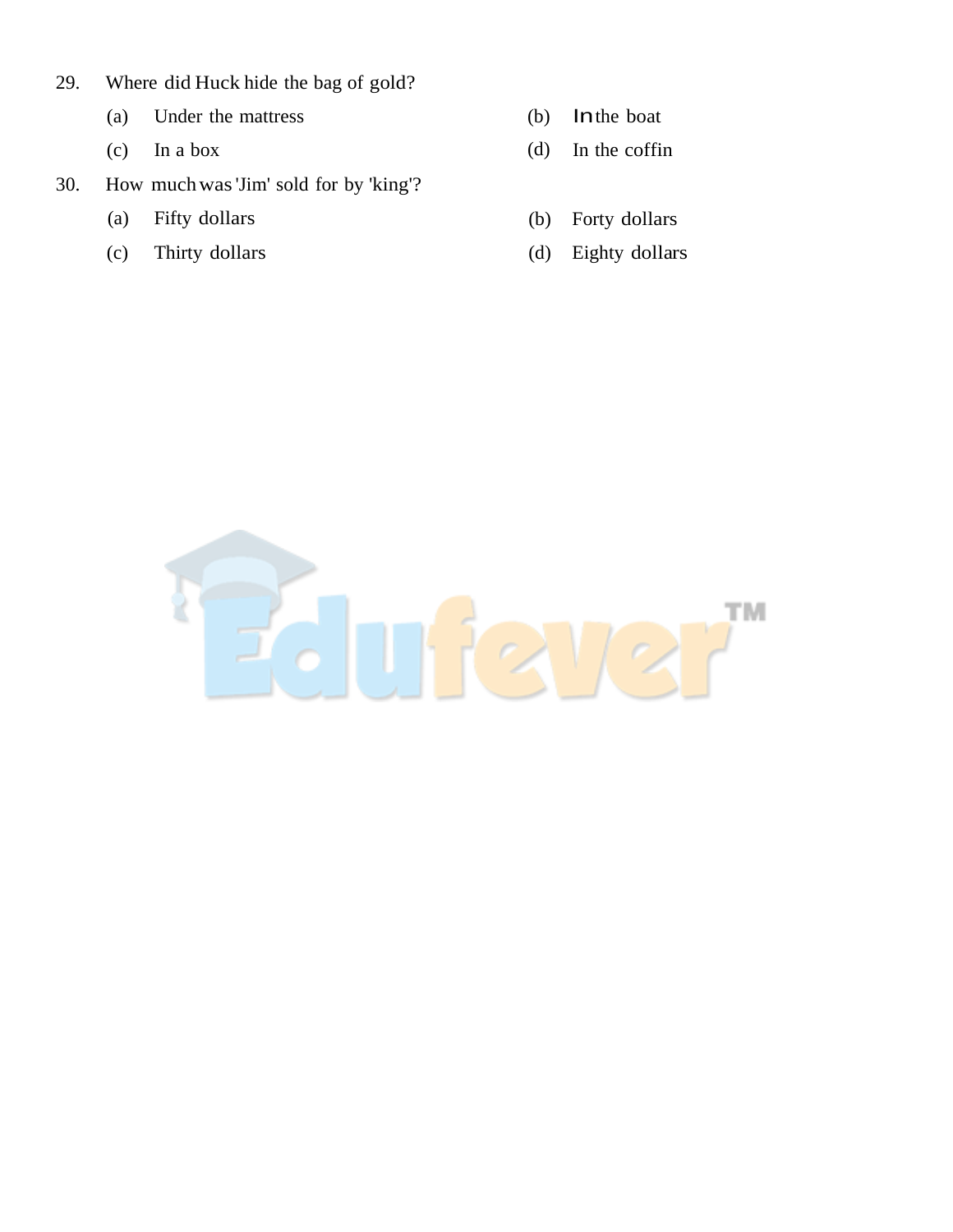| 32. | Satirical newspaper, 'Charlie Hebdo' that came under attack by two masked gunmen on<br>January 7, 2015 resulting in the death of paper's editor and 11 other people, is published in |                                                      |     |                      |  |  |
|-----|--------------------------------------------------------------------------------------------------------------------------------------------------------------------------------------|------------------------------------------------------|-----|----------------------|--|--|
|     | (a)                                                                                                                                                                                  | Spain                                                | (b) | Canada               |  |  |
|     | (c)                                                                                                                                                                                  | Italy                                                | (d) | France               |  |  |
| 33. | Prime Minister Narendra Modi inaugurated the 13th Pravasi Bharatiya Divas at Gandhinagar,<br>Gujarat on January 8, 2015. Who among the following was the chief guest at the event?   |                                                      |     |                      |  |  |
|     | (a)                                                                                                                                                                                  | Joko Widodo, President of Indonesia                  |     |                      |  |  |
|     | (b)                                                                                                                                                                                  | Donald Ramotar, President of Guyana                  |     |                      |  |  |
|     | (c)                                                                                                                                                                                  | Epeli Nailatikau, President of Fiji                  |     |                      |  |  |
|     | (d)                                                                                                                                                                                  | Tony Abbott, Prime Minister of Australia             |     |                      |  |  |
| 34. | For the first time caniterised version of Agni V missile was successfully test fired on<br>January 31,2015 from                                                                      |                                                      |     |                      |  |  |
|     | (a)                                                                                                                                                                                  | Odisha Coast                                         | (b) | Tamil Nadu Coast     |  |  |
|     | (c)                                                                                                                                                                                  | Karnataka Coast                                      | (d) | Andhra Pradesh Coast |  |  |
| 35. |                                                                                                                                                                                      | Which government has launched Taluka Planning Atlas? |     |                      |  |  |
|     |                                                                                                                                                                                      | (a) . Gujarat                                        | (b) | West Bengal          |  |  |
|     | (c)                                                                                                                                                                                  | Rajasthan                                            | (d) | Himachal Pradesh     |  |  |
| 36. | Who among the following bas been appointed as the new chairman of Sangeet Natak Akademi<br>in January 2015?                                                                          |                                                      |     |                      |  |  |
|     | (a)                                                                                                                                                                                  | Arundathi Nag                                        | (b) | Phani Sarma          |  |  |
|     | (c)                                                                                                                                                                                  | Shekhar Sen                                          | (d) | Raghubir Yadav       |  |  |
| 37. | The United Nations general assembly has declared the year 2015 as                                                                                                                    |                                                      |     |                      |  |  |
|     | (a)                                                                                                                                                                                  | <b>International Year of Seas</b>                    |     |                      |  |  |
|     | (b)                                                                                                                                                                                  | <b>International Year of Soils</b>                   |     |                      |  |  |

- Aunt Sally (b) Uncle Silas
	- (c) Aunt Polly (d) Miss Watson
- 
- 31. Who said these words 'You have got a lot to explain to us, you and Tom'? (a)

 $\lceil 5 \rceil$  [P.T.O.]

- -
- 
-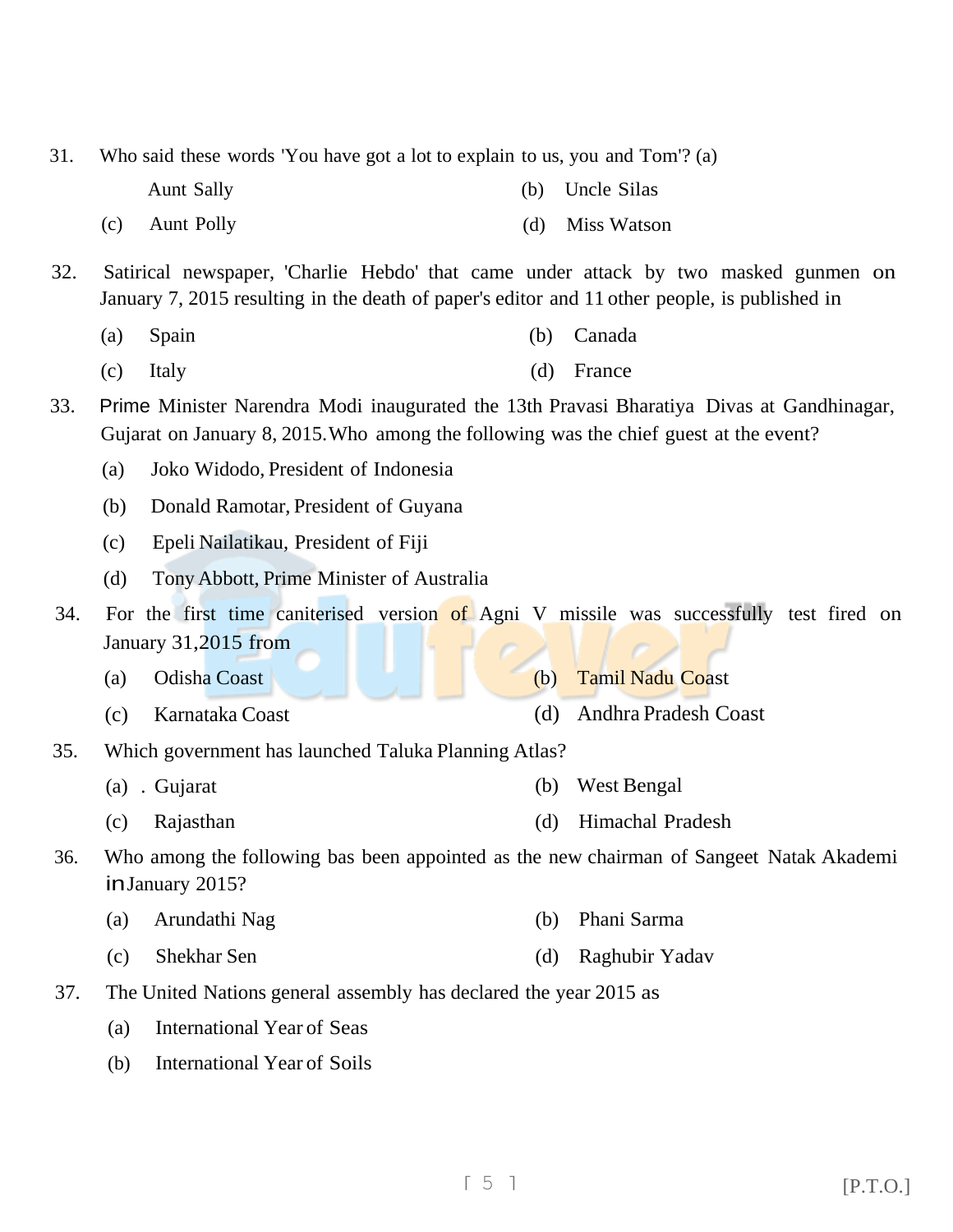- (c) International Year of Vegetables
- (d) International Year of Food
- 38. Who among the following has been awarded the Bharat Ratna in year 2015?
	- (a) Atal Bihari Vajpayee (b) Lal Krishna Advani
	- (c) Sonia Gandhi (d) Manmohan Singh
- 39. Who was the chief guest on our Republic day celebration mour school?
	- (a) Amod Kanth ·
	- (c) Meghna Sharma
- (b) Krishna Chaudhary
- (d) Subhas Goswami